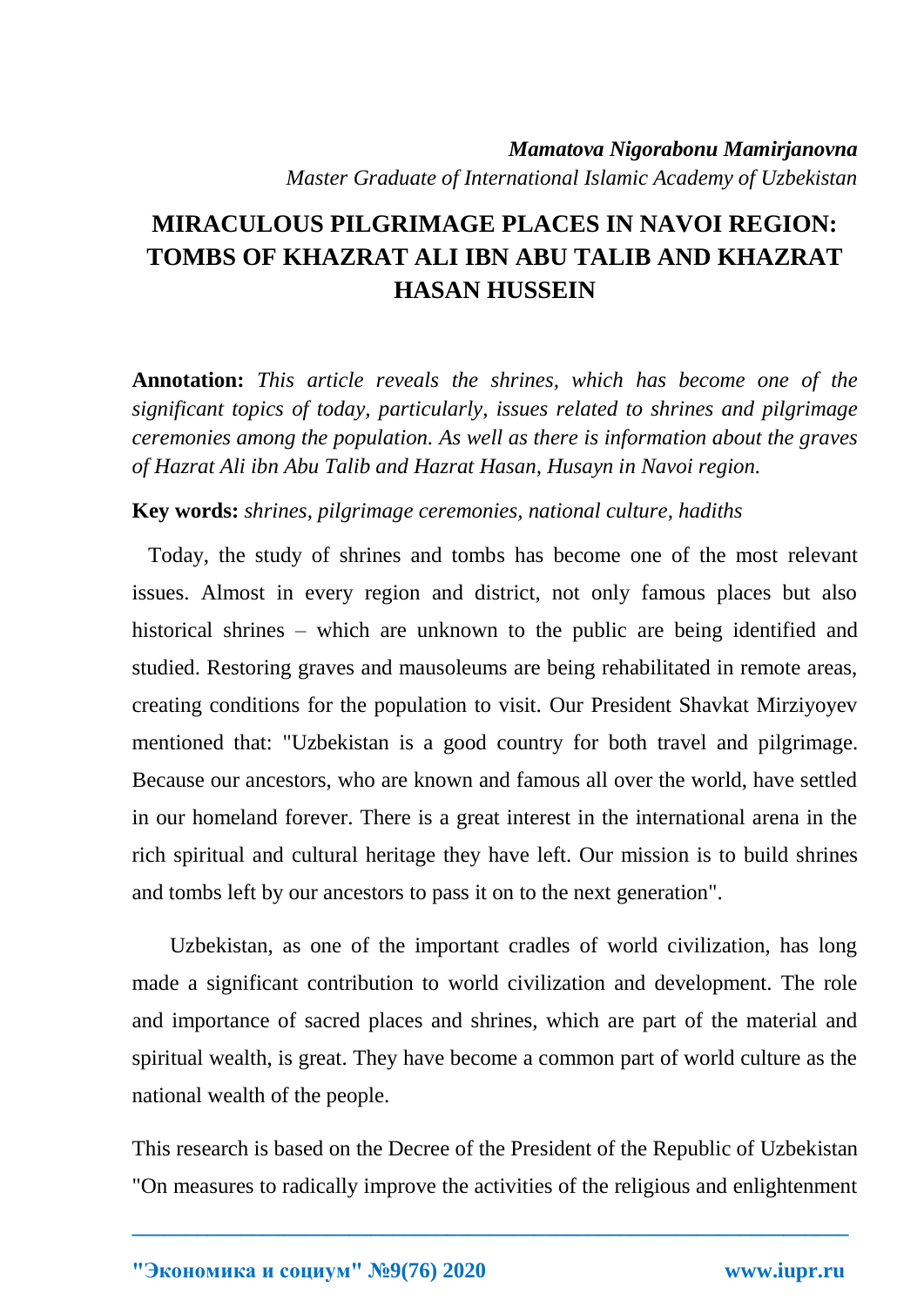sphere" and the Cabinet of Ministers of the Republic of Uzbekistan "On approval of the State Program for protection, preservation, promotion and use of intangible cultural heritage in 2010-2020". Resolutions "On additional measures to further improve the protection and using material, cultural and archaeological heritage", "On the effective organization of work on the beautification of shrines, tombs, mosques and cemeteries", "On improving the protection and using material cultural and archaeological heritage" and other regulations in this area.

 Navoi region, which is an economic zone of Uzbekistan, is also rich in ancient shrines and historical monuments. Most tourists visit the region mainly to visit historical places. To date, more than 400 historical and material sites have been identified and registered in Navoi region. Hazrat Kasimshaikh's shrine and tomb in Karmana district, the holy shrine and spring in Nurata. Raboti Malik and Sardoba in Mirzachul. Zarautsoy rock paintings. The tombs of the Prophet's (PBUH) grandsons, Hazrat Hasan and Husayn, are symbolic, including the Shahimardon shrine in the city of Ghazgan.

 In our country, there are places attributed to Hazrat Ali ibn Abu Talib karramallahu wajhahu, who were honored with the names "Shahimardon", "Sheri Khudo", "Haydar", "Murtaza". One of them is in Gazgan, Nurata district, Navoi region. There is also a shrine of the same name in the Turkmen village of Jizzakh region and in Shahimardon of Fergana region.

 "Shahimardon" means "king of heroes" in Persian. This name was given in honor of the courage and bravery of Hazrat Ali (as). There is no historical source about the places named after Hazrat Ali in our country. Only oral stories occur. The mausoleum in Gazan has been restored from pure marble. In 1904-1908 years, Muharrambonu, the mother of the Emir of Bukhara Said Alimkhan, was completely renovated and a mosque was built next to it. In fact, Hazrat Ali karramallahu wajhahu died on January 19, 661 AD. His tomb was near Kufa and later moved to Najaf.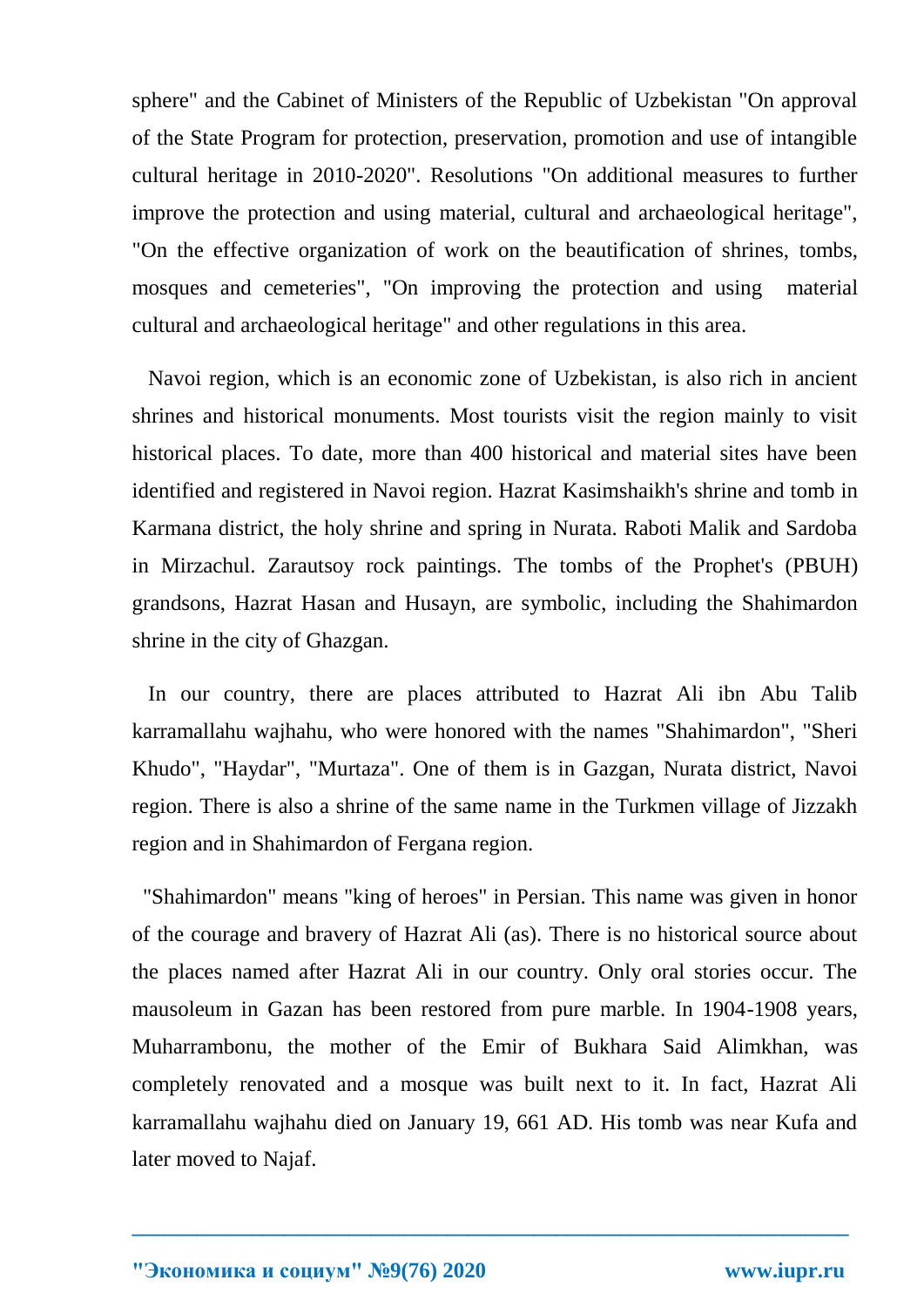At the heart of the pilgrimage in the way of life of the people are such goals as hope, relief from pain, peace of mind, and enslavement to good deeds. Visitors from far and wide visit to accomplish this goal. This shrine is located in the town of Gozgan, Nurata district, Navi region, among the hills, and is a place of fresh air. At the entrance, there is a marble arch with the inscription of Shahimardon. Inside it is a porch house with a symbolic tomb. There are two pillars in front of the tomb and most of the pilgrims go through these pillars three times. It is said that whoever intentionally passes through these pillars three times, his intention will be fulfilled. Of course, we hope that these actions will gradually disappear.

 The tombs of the grandsons of the Prophet (PBUH) Hazrat Hasan and Husayn are one of the famous shrines where located in the town of Nurata, Nurata district, Navoi region. The number of visitors here is extremely high. The area around the tombs has been landscaped and turned into a picturesque shrine for pilgrims. As for the structure of the shrine, the tombs are placed in adjoining rooms. The main gate of the shrine is located on the right side of the Navoi-Nurata road. After a short walk through the gate, you will exit through the stairs and enter the rooms where the tombs are located. There are chairs in front of the rooms, where the Imam of the shrine sits reciting the Qur'an with the pilgrims. Those who come to visit the graves bring isses and various sweets with them and donate them. Those who come to visit the graves think that if we eat from these donations, we will be rewarded. At the exit, there are stalls selling religious books and various decorative jewelry and items along the corridor. The purpose of the people who buy from them is to convey to relatives and acquaintances who have not come to visit. In the same way, we remembered you on the pilgrimage, and to raise the spirits of the person who was not able to visit, saying that we have brought this to you for remembrance.

The custom of visiting is not only to visit the holy places, but also to visit the cemeteries where parents and all relatives and ancestors have eternal rest, to bless, to visit the elderly and the sick. According to religious scholars, pilgrimage is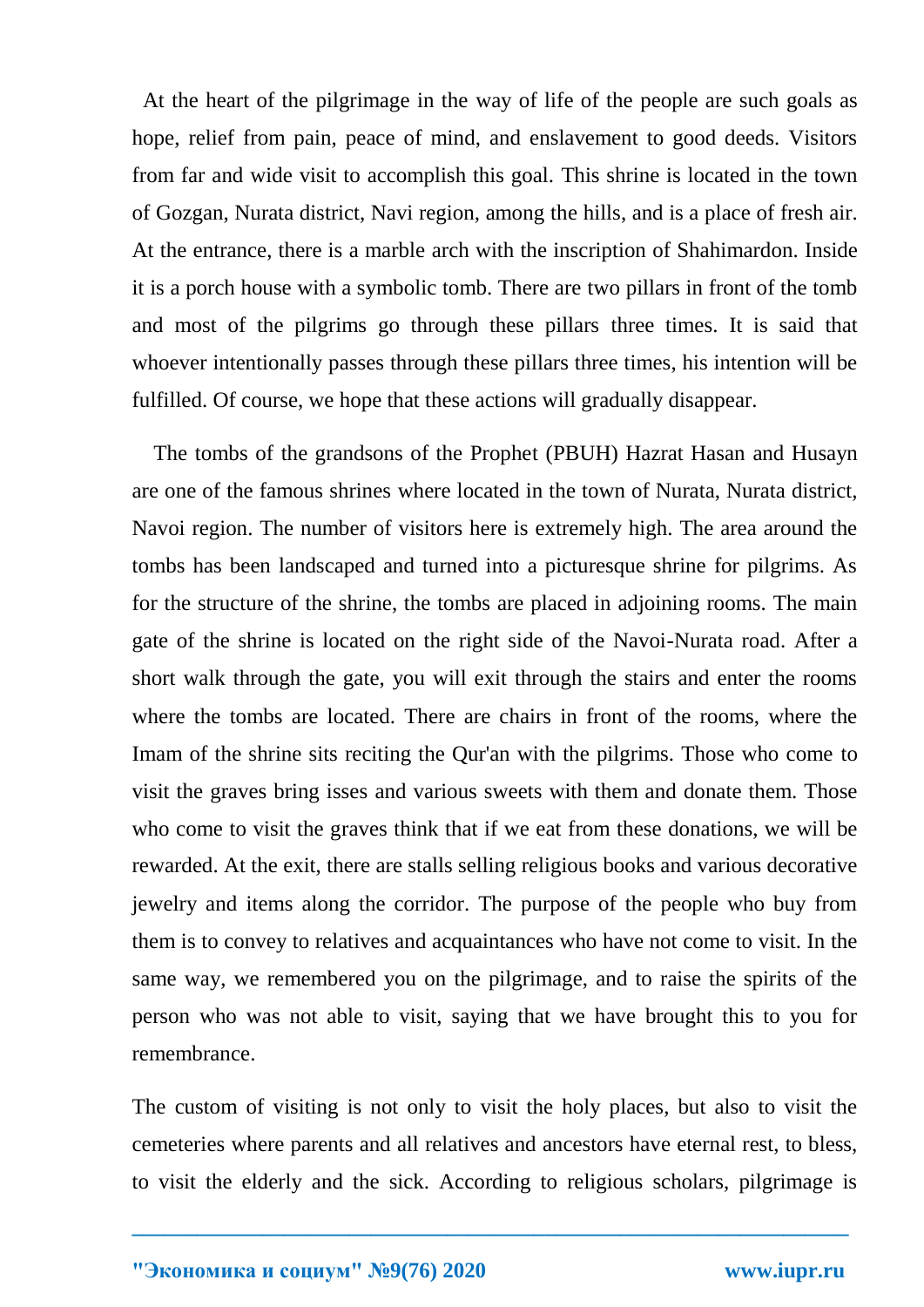considered a mustahab for men. Only women are specifically allowed to visit the tomb of the Prophet Muhammad. The Turkish commentary on Riyazu-s-Salih states that visiting the grave is not harmful for women either, but it is obligatory to refrain from sedition and to adhere to Islamic morals and discipline, as well as the etiquette of pilgrimage. According to Islamic scholar B. Bobojonov, the practice of pilgrimage was first banned in Islam and then appeared.

 Today, the pilgrims are mostly brides who have been married for several years but have no children, girls who want to get married but are "unhappy", young people who do not go to school, relatives of seriously ill people, relatives of convicts and siblings. , spouses are family members of those who have gone to distant lands to work. They visit, caress the grave, put their heads on it and cry, begging for such actions as if their hearts would be comforted and their hardships would be eased. Such actions are completely contrary to Islam. Scholars have confirmed that these cases can lead to polytheism.

Instead of the above actions that are contrary to Islam, we have presented as a solution what deeds can be rewarded in the shrines:

"The prayers and alms of the living benefit the dead."

Commentary: Ahl al-Sunnah and the community have agreed that the dead should benefit from the deeds of the living. The prayers of the Muslims for him, the forgiveness he uttered, and the alms and pilgrimages he performed on his behalf are examples of this. There was disagreement as to whether the reward of physical prayer was enough for the dead.

Physical worship consists of fasting, prayer, recitation of the Qur'an, and dhikr.

 $\checkmark$  Abu Haneefah, Ahmad ibn Hanbal, and Jumhur (the majority) say, "The reward of bodily worship reaches the dead."

**\_\_\_\_\_\_\_\_\_\_\_\_\_\_\_\_\_\_\_\_\_\_\_\_\_\_\_\_\_\_\_\_\_\_\_\_\_\_\_\_\_\_\_\_\_\_\_\_\_\_\_\_\_\_\_\_\_\_\_\_\_\_\_\_\_\_**

 $\checkmark$  Shafi'i and Malik say, "It is not enough."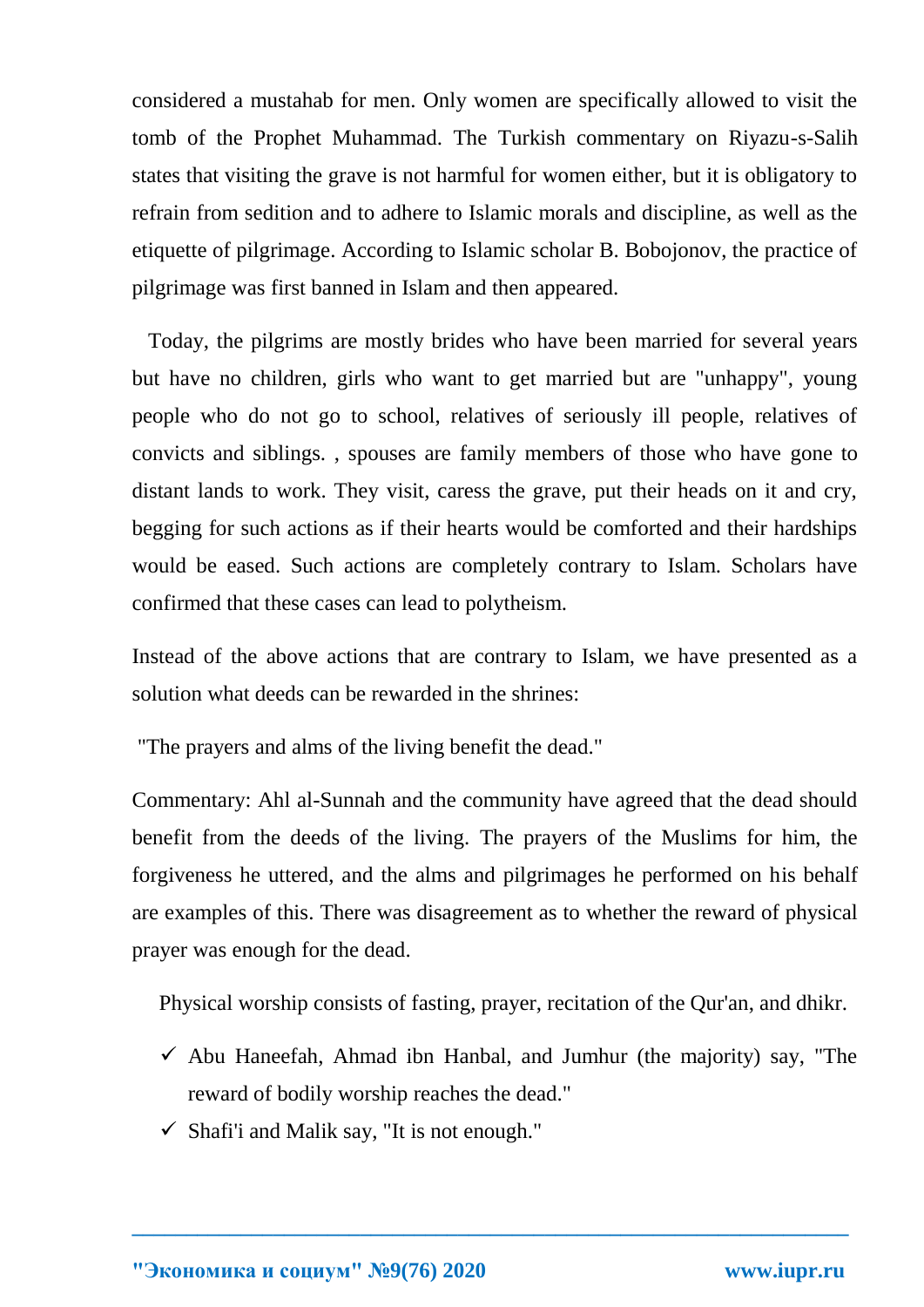*There is evidence in the Qur'an, Sunnah, Ijma' and Qiyas that the dead reward the deeds of others:*

*Evidence from the Qur'an:*

وَٱلَّذِينَ جَاْءُو مِنْ بَعْدِهِمْ يَقُولُونَ رَبَّنَا ٱغْفِرْ لَذَا وَلِإِخْوَٰنِنَا ٱلَّذِينَ سَبَقُونَا بِٱلْإِيضٰ َّ ِ مَّ<br>ا

 *"Those who came after them will say, 'Our Lord has forgiven us and our brothers who preceded us in faith." (Surat al-Hashr, 10)*

 *In this verse, Allah praises those who ask forgiveness for the believers who came before them. This indicates that the dead benefit from the forgiveness of the living.*

*Evidence from the Sunnah:*

 *The following hadith is narrated from 'Uthman ibn' Affan in the Sunan of Imam Abu Dawud:*

 *"The Prophet (peace and blessings of Allaah be upon him) stood up after the burial of the dead and said, 'Ask forgiveness for your brother. Ask him for stability. He will be interrogated now. "*

 *There are also hadiths from the Prophet (peace and blessings of Allaah be upon him) about praying for the dead while visiting graves.*

 *An example of this is the hadith in the Sahih books of Imam Muslim:*

 *'A'isha said to the Prophet (may Allah bless him and grant him peace), "What do you say if you ask forgiveness for the people of the grave?" they asked.*

 *The Prophet (peace and blessings of Allah be upon him) replied: "Peace be upon you, people of the land of believers and Muslims. May Allah have mercy on those who passed before us and on you, and on those who remained after you, and, of course, we will join you".*